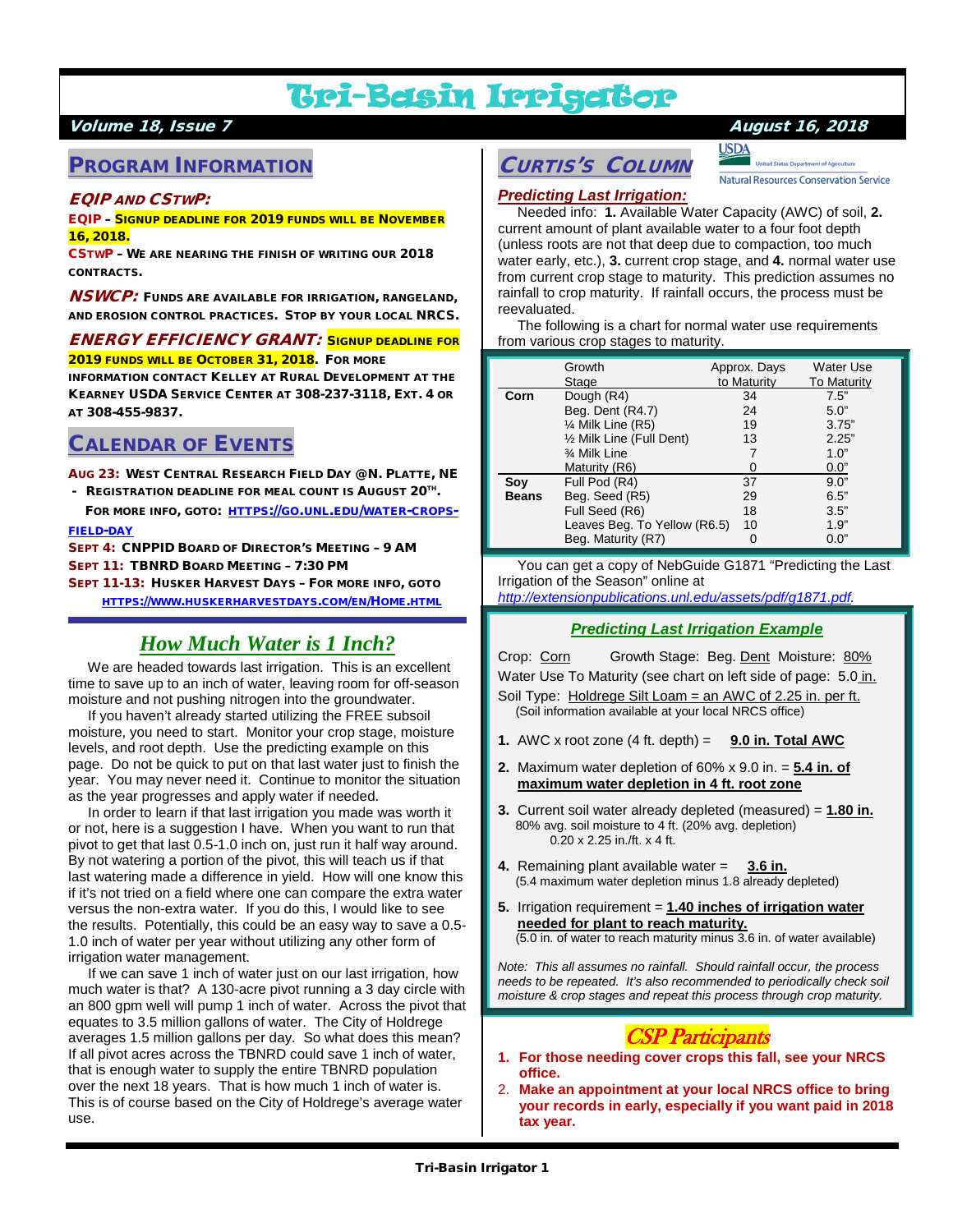# CNPPID NOTES



## *E67 Telemetry Project viewed on TBNRD tour ;*

 Our E67 Canal Telemetry Project was one of five stops on the annual Tri-Basin NRD tour of new area projects this week. We talked about the use and potential of telemetry as a precision management tool in our area. The E67 project is a joint effort of The Nebraska Environmental Trust, McCrometer, Inc., Central and Nebraska Extension. Telemetry allows producers to make their daily irrigation decisions with precise field data that can be viewed on a computer, tablet or smart phone. They receive an hourly soil water balance for each of their fields, irrigation system flow rate and volume applied, seasonal totals, their remaining contract water available and detailed weather data from the two new local weather stations. The project hardware was installed over three years, 2015- 2017. In 2018, the focus is on quality control standards and calibration to be sure we provide producers a tool that will be reliable in their operations for many years ahead.



# TRI-BASIN NRD NEWS



## *TBNRD Reminders Before Irrigation Season Ends:*

#### *Drain Your Chemigation Check Valve:*

When you are preparing your irrigation systems for colder weather, remember to drain your main line check valve to prevent freezing. This will extend the life of the check valve and may help prevent check valve failure.

#### *Irrigation Water Samples for Nitrogen Management Reports:*

If you have crop ground in Phase 2 or Phase 3 of Tri-Basin NRD's Groundwater Quality Management Area, remember to take irrigation water samples. The sample results you get this year will be used in completing your 2019 Nitrogen

## Management reports.

#### *Year End Flow Meter Readings for Water Use Reports:*

As the irrigation season winds down and you are picking up irrigation pipe or bedding down irrigation engines, remember to record the ending meter readings for your Water Use reports.



# **NEBRASKA EXTENSION EXTRAS MEXTENSION**

#### *Timing Last Corn Irrigation:*

 The last few irrigations of the season may be the most important water management decisions of the year. According to Steve Melvin, Nebraska Extension Irrigation Educator, unneeded irrigation may waste 1 to 3 inches of water and 2 to 5 gallons of diesel (energy equivalent of electricity or natural gas) per acre. Therefore, the objective is to leave the field(s) as dry as possible without lowering yields.

 Many corn fields will likely reach physiological maturity or **"**black layer" kernel development soon. When this condition usually occurs, the grain moisture lowers to 30 to 35% moisture; and the kernels have reached maximum dry weight. Thus, the irrigation season comes-to a close.

 Black layer begins on ear tips and progresses down the ear to the base. Although hybrids may vary on their physiological maturity, black layer usually occurs 55 to 65 days after corn silking or 33 days after the corn ear kernels reach the "dent" stage of development.

 For more information, click the UNL CropWatch link: *[https://cropwatch.unl.edu/2018/how-schedule-last-few](https://cropwatch.unl.edu/2018/how-schedule-last-few-irrigations-season)[irrigations-season](https://cropwatch.unl.edu/2018/how-schedule-last-few-irrigations-season)*

 Nebraska Extension also has three free tools available for determining the last few irrigations. 1) Extension publication G1871, "Predicting the Last Irrigation for the Season" 2) UNL CropWater mobile App to reduce over irrigation. This App calculates water stored using watermark sensor information and predicts end use water needs. And, 3) UNL CornSoyWater App which provides free "last irrigation" recommendations.

#### *Timing Last Soybean Irrigation:*

 Soybeans are different in crop water use compared to corn as they approach maturity. And, the soybean irrigation season usually extends at least one month longer compared to corn or sorghum.

 Also, if hot dry windy conditions occur in September, daily crop water use in soybean may actually increase; compared to corn water use which usually drops as the crop matures. Since the soybeans adjust water usage based on day length and environmental conditions, it is very important to monitor soil water in soybeans closely until they reach maturity.

 Dr. Jim Specht, Nebraska Extension Soybeans Specialist emeritus, says that soybeans will continue needing moisture until the soybean seeds reach physiological maturity.

 How do irrigators know when this is occurring? The key indicator is soybean reproduction stage (R7). (see chart below) During R7 is when the thin pod-wall membrane separate from the seeds within the pods. From the R5 (beginning seed enlargement) to R7 is usually 29 days with water needed to maturity being 6.5 inches. However, hot weather can dramatically speed the process with higher daily water usage.

#### $\rightarrow$  R6.9  $\rightarrow$  R7.0  $\rightarrow$  R7.1 $\rightarrow$  R7.5  $\rightarrow$  R8.0

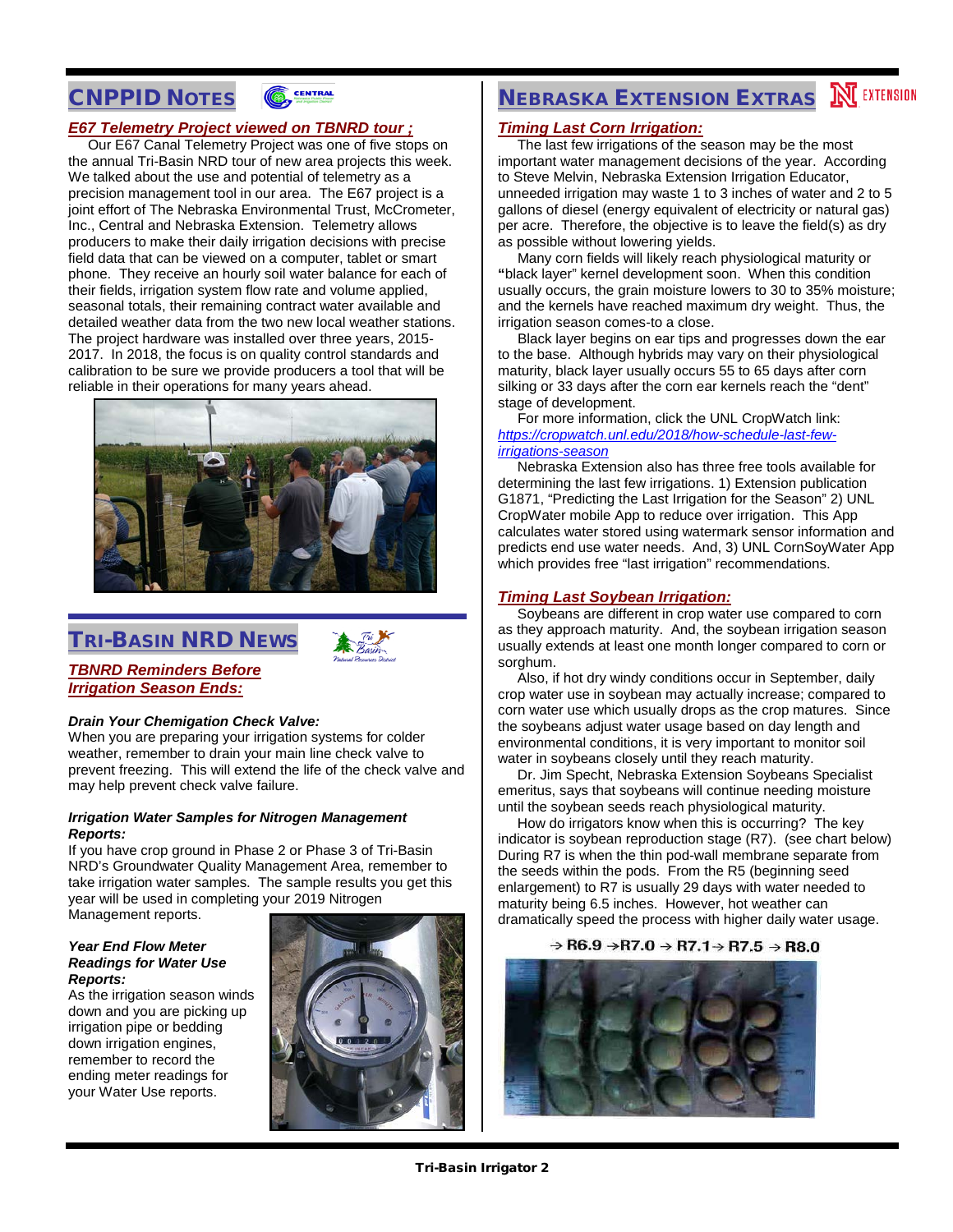# NAWMN CROP ET INFORMATION

Additional Information and other ET resources can be found at websites listed under "ET Information Sites" below.

# Inches of Crop Water Use (ET)  $=$ Evaporation x Kc

|              | <b>July 30 - Aug 5</b> |      | Aug 6 - Aug 12     |      |
|--------------|------------------------|------|--------------------|------|
| <b>Site</b>  | <b>Evaporation</b>     | Rain | <b>Evaporation</b> | Rain |
| 1            | 0.90                   | 0.58 | 1.00               | 0.00 |
| $\mathbf{2}$ | 1.20                   | 1.55 | 1.60               | 0.10 |
| 3            | 1.10                   | 0.65 | 1.20               | 0.00 |
| 4            | 1.40                   | 0.43 | 1.50               | 0.00 |
| 5            | 1.30                   | 1.18 | 1.40               | 0.12 |
| 6            | 1.10                   | 1.50 | 1.20               | 0.16 |
| 7            | 1.30                   | 0.90 | 1.60               | 0.45 |
| 8            | 1.10                   | 0.83 | 1.60               | 0.34 |
| 9            | 1.40                   | 0.69 | 1.40               | 0.76 |
| 10           | 1.05                   | 1.40 | 1.50               | 1.60 |
| 11           | 1.40                   | 0.60 | 1.40               | 0.80 |
| 12           | 1.30                   | 0.73 | 1.60               | 0.70 |
| 13           | 1.20                   | 0.58 | 1.40               | 0.44 |
| 14           | 0.90                   | 0.84 | 1.10               | 0.34 |
| 15           | 1.40                   | 0.60 | 1.60               | 0.10 |
| 16           | 1.10                   | 0.73 | 1.60               | 0.08 |



*2018 Map of NAWMN Sites across the Tri-Basin NRD.*

| <b>Crop Coefficients (Kc)</b> |      |                           |      |  |
|-------------------------------|------|---------------------------|------|--|
| Corn                          |      | <b>Soybeans</b>           |      |  |
| <b>Stage</b>                  | Кc   | <b>Stage</b>              | Кc   |  |
| 2 leaf                        | 0.10 | <b>Cotyledon (VC)</b>     | 0.10 |  |
| 4 leaf                        | 0.18 | 1st Node (V1)             | 0.20 |  |
| 6 leaf                        | 0.35 | 2nd Node (V2)             | 0.40 |  |
| 8 leaf                        | 0.51 | 3rd Node (V3)             | 0.60 |  |
| 10 leaf                       | 0.69 | Beg. Bloom (R1)           | 0.90 |  |
| 12 leaf                       | 0.88 | <b>Full Bloom (R2)</b>    | 1.00 |  |
| 14 leaf                       | 1.01 | Beg. Pod (R3)             | 1.10 |  |
| 16 leaf                       | 1.10 | <b>Full Pod (R4)</b>      | 1.10 |  |
| Silk - Beg. Dent              | 1.10 | Beg. Seed (R5)            | 1.10 |  |
| 1/4 Milk Line                 | 1.04 | <b>Full Seed (R6)</b>     | 1.10 |  |
| <b>Full Dent (1/2 Milk)</b>   | 0.98 | <b>Yellow Leaf (R6.5)</b> | 1.00 |  |
| 3/4 Milk Line                 | 0.79 | Beg. Mat. (R7)            | 0.90 |  |
| <b>Black Layer</b>            | 0.60 | Full Mat. (R8)            | 0.20 |  |
| <b>Full Maturity</b>          | 0.10 | <b>Mature</b>             | 0.10 |  |

## CROP STAGE INFORMATION

**Corn (R4-Dough to R5-1/4 Milk Line stage):** Stress at R5 will reduce yield by kernel weight, not kernel number. At the beginning of R5, kernels have about 55% moisture.

#### Avg. daily water use from Aug 6 – Aug 12 was 0.15"-0.25".

**Soybeans (R4-Full Pod to R5-Beginning Seed stage):** Demand for water and nutrients is large throughout the rapid seed filling period. Environmental stress from now til shortly after R6 (Full Seed) needs to be avoided.

Avg. daily water use from Aug 6 – Aug 12 was 0.16"-0.25".

*Aug 6-Aug 12 (16 of 16 NAWMN sites reporting): Average weekly rainfall was 0.37 (range 0.00 to 1.60). Average weekly ET for corn was 1.59 and for soybeans was 1.45.*

# ET INFORMATION SITES

#### **NAWMN Sites:**

 *[https://www.cnppid.com/weatheret-data/nebraska](https://www.cnppid.com/weatheret-data/nebraska-agricultural-water-management-network/)[agricultural-water-management-network/](https://www.cnppid.com/weatheret-data/nebraska-agricultural-water-management-network/)*

 *<https://nawmn.unl.edu/ETdata/DataMap>* **CropWatch:** *<https://cropwatch.unl.edu/gdd-etdata>* **CNPPID:** *<https://www.cnppid.com/weatheret-data/>* **Water Use Hotline:** 1-800-993-2507

| <b>Corn Stage</b> |                              | <b>DESCRIPTION</b>                                                                                                                                                                                                                              |  |  |
|-------------------|------------------------------|-------------------------------------------------------------------------------------------------------------------------------------------------------------------------------------------------------------------------------------------------|--|--|
| R4.7              | Beg. Dent                    | Kernels at base of ear are beginning to dent.                                                                                                                                                                                                   |  |  |
| <b>R5</b>         | 1/4 Milk Line                | All or nearly all kernels are dented. Milk line or starch line appears shortly after denting as a line across<br>the kernel when it is viewed from opposite the embryo side and will advance toward the base of the<br>kernel (toward the cob). |  |  |
| R <sub>5.5</sub>  | Full Dent - 1/2<br>Milk Line | The starch line is $1/2$ the way down the kernel. Top $1/2$ is hard and bottom $1/2$ is softer near the cob.                                                                                                                                    |  |  |
|                   |                              |                                                                                                                                                                                                                                                 |  |  |
|                   | <b>Soybean Stage</b>         | <b>DESCRIPTION</b>                                                                                                                                                                                                                              |  |  |
| R <sub>6</sub>    | <b>Full Seed</b>             | At least one pod whose cavities are completely filled with green seeds is present at one of the four<br>uppermost main stem nodes that have fully developed leaves.                                                                             |  |  |